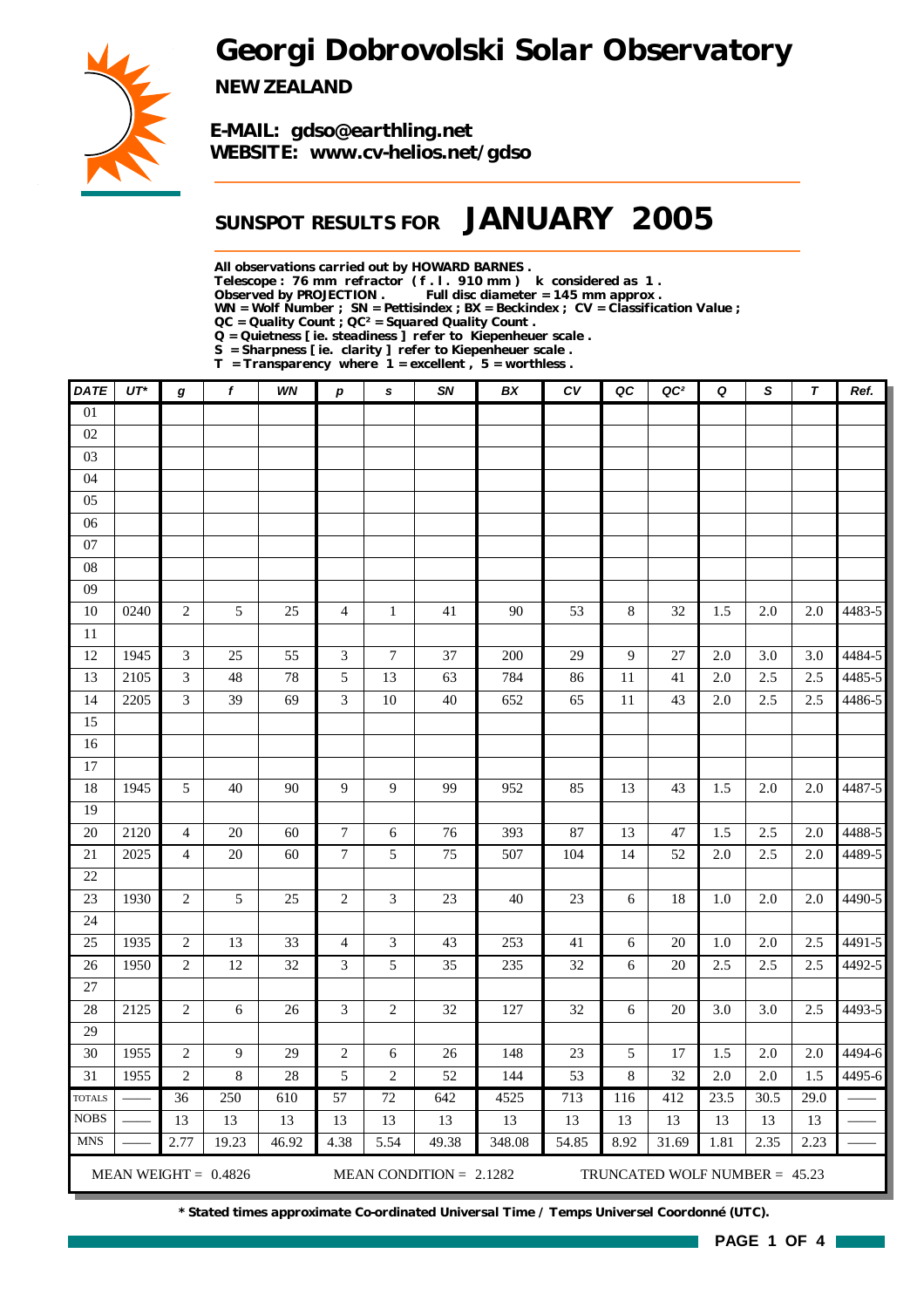*SUNSPOT DISTRIBUTION & INTER-SOL INDICES FOR*

## *JANUARY 2005*

*All observations carried out by HOWARD BARNES .*

*Telescope : 76 mm refractor ( f . l . 910 mm ) .*

*Observed by PROJECTION . Full disc diameter = 145 mm approx . IS = Inter-Sol Index .*

*gr = number of multi-spot groups .*

*grfp = number of umbræ within penumbræ within the groups (gr) .*

*grf = number of non-penumbral spots within the groups (gr) .*

*efp = number of single penumbral spots .*

*ef = number of single non-penumbral spots .*

*Q = Quietness [ ie. steadiness ] refer to Kiepenheuer scale .*

*S = Sharpness [ ie. clarity ] refer to Kiepenheuer scale . T = Transparency where 1 = excellent , 5 = worthless .*

| <b>DATE</b>                      | $\overline{UT}$ | IS               | $\bm{gr}$       | grfp                        | grf              | efp              | $_{\rm ef}$      | $\pmb Q$ | $\mathsf S$       | $\overline{\tau}$ | Ref.   |
|----------------------------------|-----------------|------------------|-----------------|-----------------------------|------------------|------------------|------------------|----------|-------------------|-------------------|--------|
| $01\,$                           |                 |                  |                 |                             |                  |                  |                  |          |                   |                   |        |
| $02\,$                           |                 |                  |                 |                             |                  |                  |                  |          |                   |                   |        |
| $03\,$                           |                 |                  |                 |                             |                  |                  |                  |          |                   |                   |        |
| 04                               |                 |                  |                 |                             |                  |                  |                  |          |                   |                   |        |
| $05\,$                           |                 |                  |                 |                             |                  |                  |                  |          |                   |                   |        |
| $06\,$                           |                 |                  |                 |                             |                  |                  |                  |          |                   |                   |        |
| $07\,$                           |                 |                  |                 |                             |                  |                  |                  |          |                   |                   |        |
| ${\bf 08}$                       |                 |                  |                 |                             |                  |                  |                  |          |                   |                   |        |
| $09\,$                           |                 |                  |                 |                             |                  |                  |                  |          |                   |                   |        |
| $10\,$                           | 0240            | $\tau$           | $\sqrt{2}$      | $\overline{4}$              | $\,1\,$          | $\boldsymbol{0}$ | $\boldsymbol{0}$ | 1.5      | $2.0\,$           | $2.0\,$           | 4483-5 |
| $\overline{11}$                  |                 |                  |                 |                             |                  |                  |                  |          |                   |                   |        |
| 12                               | 1945            | $28\,$           | $\mathfrak{Z}$  | $18\,$                      | $\boldsymbol{7}$ | $\boldsymbol{0}$ | $\boldsymbol{0}$ | 2.0      | 3.0               | 3.0               | 4484-5 |
| 13                               | 2105            | 51               | $\mathfrak{Z}$  | 35                          | 13               | $\boldsymbol{0}$ | $\boldsymbol{0}$ | $2.0\,$  | $2.5\,$           | $2.5\,$           | 4485-5 |
| 14                               | 2205            | $42\,$           | $\mathfrak{Z}$  | 29                          | $10\,$           | $\boldsymbol{0}$ | $\boldsymbol{0}$ | $2.0\,$  | $2.5\,$           | 2.5               | 4486-5 |
| 15                               |                 |                  |                 |                             |                  |                  |                  |          |                   |                   |        |
| 16                               |                 |                  |                 |                             |                  |                  |                  |          |                   |                   |        |
| $\overline{17}$                  |                 |                  |                 |                             |                  |                  |                  |          |                   |                   |        |
| 18                               | 1945            | 42               | $\sqrt{2}$      | 29                          | $\,8\,$          | $\sqrt{2}$       | $\,1\,$          | 1.5      | $2.0\,$           | $2.0\,$           | 4487-5 |
| 19                               |                 |                  |                 |                             |                  |                  |                  |          |                   |                   |        |
| 20                               | 2120            | 23               | $\mathfrak{Z}$  | 13                          | $\sqrt{6}$       | $\,1$            | $\boldsymbol{0}$ | $1.5\,$  | 2.5               | 2.0               | 4488-5 |
| $21\,$                           | 2025            | $23\,$           | $\mathfrak{Z}$  | 14                          | $5\,$            | $\,1\,$          | $\boldsymbol{0}$ | $2.0\,$  | $2.5\,$           | $2.0\,$           | 4489-5 |
| 22                               |                 |                  |                 |                             |                  |                  |                  |          |                   |                   |        |
| 23                               | 1930            | $\boldsymbol{7}$ | $\sqrt{2}$      | $\sqrt{2}$                  | $\mathfrak{Z}$   | $\boldsymbol{0}$ | $\boldsymbol{0}$ | 1.0      | 2.0               | $2.0\,$           | 4490-5 |
| $24\,$                           |                 |                  |                 |                             |                  |                  |                  |          |                   |                   |        |
| $25\,$                           | 1935            | 14               | $\,1\,$         | $\overline{9}$              | $\mathfrak{Z}$   | $\,1\,$          | $\boldsymbol{0}$ | $1.0\,$  | 2.0               | 2.5               | 4491-5 |
| $\overline{26}$                  | 1950            | $\overline{13}$  | $\overline{1}$  | $\sqrt{6}$                  | $\overline{5}$   | $\overline{1}$   | $\boldsymbol{0}$ | 2.5      | 2.5               | 2.5               | 4492-5 |
| 27                               |                 |                  |                 |                             |                  |                  |                  |          |                   |                   |        |
| 28                               | 2125            | $\boldsymbol{7}$ | $\,1\,$         | $\mathfrak{Z}$              | $\sqrt{2}$       | $\,1\,$          | $\boldsymbol{0}$ | 3.0      | 3.0               | 2.5               | 4493-5 |
| 29                               |                 |                  |                 |                             |                  |                  |                  |          |                   |                   |        |
| 30                               | 1955            | $10\,$           | $\mathbf{1}$    | $\ensuremath{\mathfrak{Z}}$ | $\sqrt{5}$       | $\boldsymbol{0}$ | $\mathbf 1$      | 1.5      | 2.0               | 2.0               | 4494-6 |
| 31                               | 1955            | $10\,$           | $\sqrt{2}$      | $\sqrt{6}$                  | $\sqrt{2}$       | $\boldsymbol{0}$ | $\boldsymbol{0}$ | $2.0\,$  | 2.0               | 1.5               | 4495-6 |
| <b>TOTALS</b>                    |                 | 277              | $\overline{27}$ | 171                         | 70               | $\overline{7}$   | $\overline{2}$   | 23.5     | $\overline{30.5}$ | $\overline{29.0}$ |        |
| $\rm{NOBS}$                      |                 | 13               | 13              | 13                          | 13               | 13               | 13               | 13       | 13                | 13                |        |
| $\mathbf{M}\mathbf{N}\mathbf{S}$ |                 | 21.31            | 2.08            | 13.15                       | 5.38             | 0.54             | 0.15             | 1.81     | 2.35              | 2.23              |        |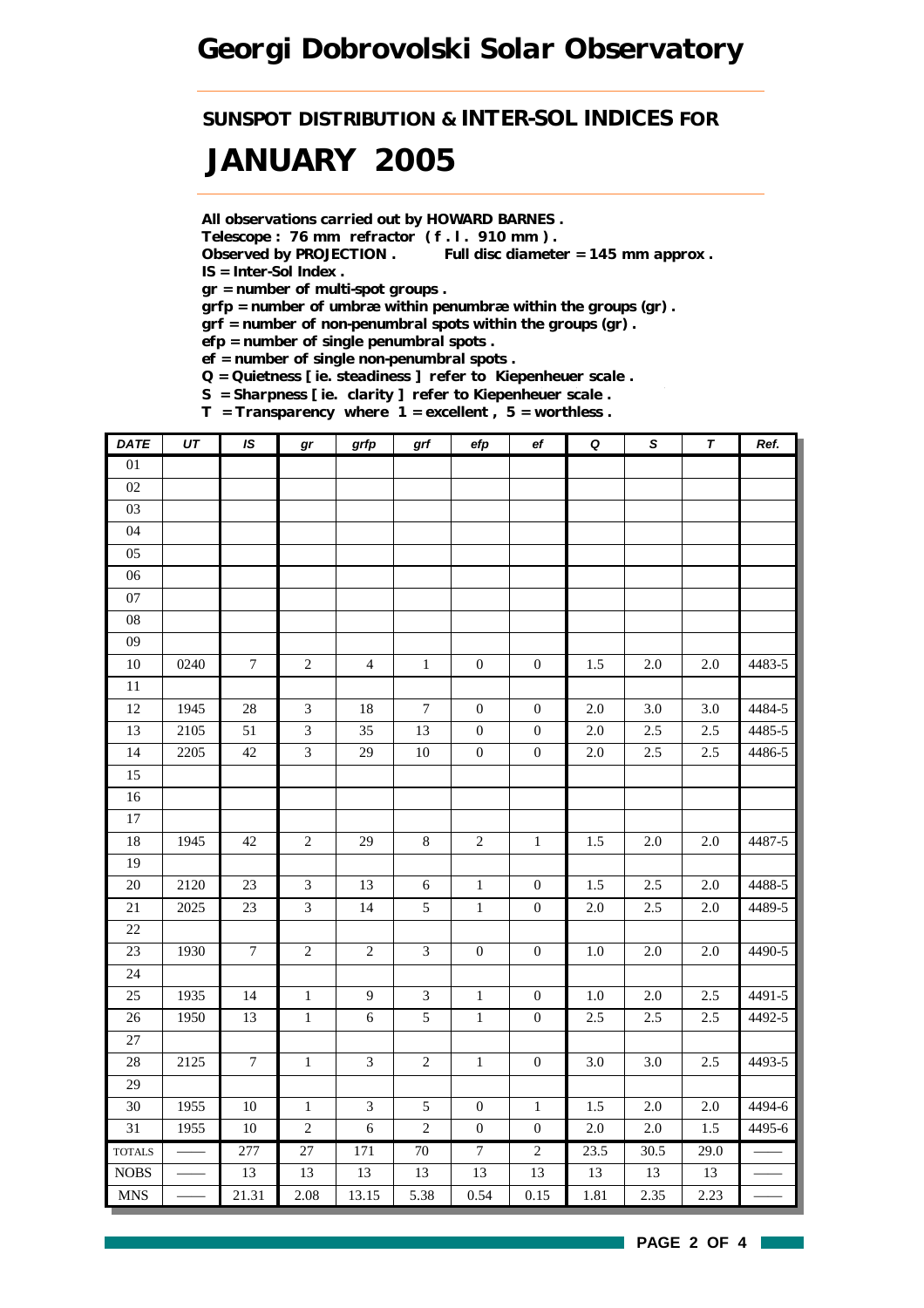### *SUNSPOT CENSUS BY CLASSIFICATION FOR*

# *JANUARY 2005*

*All observations carried out by HOWARD BARNES . Telescope : 76 mm refractor ( f . l . 910 mm ) . Full disc diameter = 145 mm approx . IF 2 OR MORE REGIONS ARE OF THE SAME CLASSIFICATION , THEN SUNSPOT COUNTS ARE SEPARATED BY SOLIDI ( / ) .*

| <b>DATE</b>         | UT   |                  | A                       | $\pmb{\mathit{F}}$<br>$\pmb{C}$<br>D<br>В<br>E<br>G |                       |                  |                   |                  | $\boldsymbol{H}$<br>J                         |                  |                        |                      |                                                |                  |                  |                  |                  |                     |                  |
|---------------------|------|------------------|-------------------------|-----------------------------------------------------|-----------------------|------------------|-------------------|------------------|-----------------------------------------------|------------------|------------------------|----------------------|------------------------------------------------|------------------|------------------|------------------|------------------|---------------------|------------------|
|                     |      | $\bm{g}$         | f                       | g                                                   | f                     | $\bm{g}$         | $\boldsymbol{f}$  | g                | f                                             | $\bm{g}$         | f                      | g                    | $\pmb{f}$                                      | g                | $\mathbf{f}$     | $\bm{g}$         | f                | g                   | $\pmb{f}$        |
| 01                  |      |                  |                         |                                                     |                       |                  |                   |                  |                                               |                  |                        |                      |                                                |                  |                  |                  |                  |                     |                  |
| 02                  |      |                  |                         |                                                     |                       |                  |                   |                  |                                               |                  |                        |                      |                                                |                  |                  |                  |                  |                     |                  |
| 03                  |      |                  |                         |                                                     |                       |                  |                   |                  |                                               |                  |                        |                      |                                                |                  |                  |                  |                  |                     |                  |
| 04                  |      |                  |                         |                                                     |                       |                  |                   |                  |                                               |                  |                        |                      |                                                |                  |                  |                  |                  |                     |                  |
| 05                  |      |                  |                         |                                                     |                       |                  |                   |                  |                                               |                  |                        |                      |                                                |                  |                  |                  |                  |                     |                  |
| 06                  |      |                  |                         |                                                     |                       |                  |                   |                  |                                               |                  |                        |                      |                                                |                  |                  |                  |                  |                     |                  |
| $07\,$              |      |                  |                         |                                                     |                       |                  |                   |                  |                                               |                  |                        |                      |                                                |                  |                  |                  |                  |                     |                  |
| $08\,$              |      |                  |                         |                                                     |                       |                  |                   |                  |                                               |                  |                        |                      |                                                |                  |                  |                  |                  |                     |                  |
| 09                  |      |                  |                         |                                                     |                       |                  |                   |                  |                                               |                  |                        |                      |                                                |                  |                  |                  |                  |                     |                  |
| 10                  | 2040 | $\boldsymbol{0}$ | $\overline{0}$          | $\mathbf{0}$                                        | $\overline{0}$        | $\boldsymbol{0}$ | $\boldsymbol{0}$  | $\sqrt{2}$       | 2/3                                           | $\mathbf{0}$     | $\boldsymbol{0}$       | $\boldsymbol{0}$     | $\boldsymbol{0}$                               | $\boldsymbol{0}$ | $\boldsymbol{0}$ | $\boldsymbol{0}$ | $\boldsymbol{0}$ | $\boldsymbol{0}$    | $\boldsymbol{0}$ |
| 11                  |      |                  |                         |                                                     |                       |                  |                   |                  |                                               |                  |                        |                      |                                                |                  |                  |                  |                  |                     |                  |
| 12                  | 1945 | $\mathbf{0}$     | $\boldsymbol{0}$        | $\boldsymbol{0}$                                    | $\boldsymbol{0}$      | $\mathfrak{Z}$   | 2/7/16            | $\boldsymbol{0}$ | $\boldsymbol{0}$                              | $\overline{0}$   | $\boldsymbol{0}$       | $\boldsymbol{0}$     | $\boldsymbol{0}$                               | $\overline{0}$   | $\overline{0}$   | $\boldsymbol{0}$ | $\boldsymbol{0}$ | $\boldsymbol{0}$    | $\boldsymbol{0}$ |
| 13                  | 2105 | $\mathbf{0}$     | $\boldsymbol{0}$        | $\boldsymbol{0}$                                    | $\mathbf{0}$          | $\mathbf{1}$     | 8                 | $\mathbf{2}$     | 14/26                                         | $\mathbf{0}$     | $\bf{0}$               | $\boldsymbol{0}$     | $\boldsymbol{0}$                               | $\boldsymbol{0}$ | $\boldsymbol{0}$ | $\boldsymbol{0}$ | $\boldsymbol{0}$ | $\boldsymbol{0}$    | $\boldsymbol{0}$ |
| 14                  | 2205 | $\boldsymbol{0}$ | $\mathbf{0}$            | $\boldsymbol{0}$                                    | $\boldsymbol{0}$      | $\sqrt{2}$       | 6/13              | $\boldsymbol{0}$ | $\boldsymbol{0}$                              | $\mathbf{1}$     | 20                     | $\boldsymbol{0}$     | $\boldsymbol{0}$                               | $\boldsymbol{0}$ | $\mathbf{0}$     | $\boldsymbol{0}$ | $\boldsymbol{0}$ | $\boldsymbol{0}$    | $\mathbf{0}$     |
| 15                  |      |                  |                         |                                                     |                       |                  |                   |                  |                                               |                  |                        |                      |                                                |                  |                  |                  |                  |                     |                  |
| 16                  |      |                  |                         |                                                     |                       |                  |                   |                  |                                               |                  |                        |                      |                                                |                  |                  |                  |                  |                     |                  |
| 17                  |      |                  |                         |                                                     |                       |                  |                   |                  |                                               |                  |                        |                      |                                                |                  |                  |                  |                  |                     |                  |
| 18                  | 1945 | $\mathbf{1}$     | $\mathbf{1}$            | $\boldsymbol{0}$                                    | $\boldsymbol{0}$      | $\mathbf{1}$     | 3                 | $\overline{0}$   | $\boldsymbol{0}$                              | $\mathbf{1}$     | 34                     | $\boldsymbol{0}$     | $\boldsymbol{0}$                               | $\mathbf{0}$     | $\boldsymbol{0}$ | $\boldsymbol{0}$ | $\boldsymbol{0}$ | $\sqrt{2}$          | 1/1              |
| 19                  |      |                  |                         |                                                     |                       |                  |                   |                  |                                               |                  |                        |                      |                                                |                  |                  |                  |                  |                     |                  |
| 20                  | 2120 | $\overline{0}$   | $\boldsymbol{0}$        | $\mathbf{0}$                                        | $\boldsymbol{0}$      | $\overline{c}$   | 3/4               | $\boldsymbol{0}$ | $\boldsymbol{0}$                              | $\mathbf{1}$     | 12                     | $\boldsymbol{0}$     | $\boldsymbol{0}$                               | $\boldsymbol{0}$ | $\overline{0}$   | $\boldsymbol{0}$ | $\boldsymbol{0}$ | $\mathbf{1}$        | $\mathbf{1}$     |
| 21                  | 2025 | $\mathbf{0}$     | $\mathbf{0}$            | $\boldsymbol{0}$                                    | $\mathbf{0}$          | $\boldsymbol{0}$ | $\overline{0}$    | $\overline{c}$   | 3/12                                          | $\boldsymbol{0}$ | $\mathbf{0}$           | $\mathbf{0}$         | $\boldsymbol{0}$                               | $\mathbf{1}$     | $\overline{4}$   | $\boldsymbol{0}$ | $\mathbf{0}$     | $\mathbf{1}$        | $\mathbf{1}$     |
| $22\,$              |      |                  |                         |                                                     |                       |                  |                   |                  |                                               |                  |                        |                      |                                                |                  |                  |                  |                  |                     |                  |
| 23                  | 1930 | $\mathbf{0}$     | $\boldsymbol{0}$        | $\boldsymbol{0}$                                    | $\boldsymbol{0}$      | $\sqrt{2}$       | 2/3               | $\boldsymbol{0}$ | $\boldsymbol{0}$                              | $\boldsymbol{0}$ | $\boldsymbol{0}$       | $\boldsymbol{0}$     | $\boldsymbol{0}$                               | $\boldsymbol{0}$ | $\boldsymbol{0}$ | $\boldsymbol{0}$ | $\boldsymbol{0}$ | $\mathbf{0}$        | $\boldsymbol{0}$ |
| 24                  |      |                  |                         |                                                     |                       |                  |                   |                  |                                               |                  |                        |                      |                                                |                  |                  |                  |                  |                     |                  |
| 25                  | 1935 | $\overline{0}$   | $\boldsymbol{0}$        | $\mathbf{0}$                                        | $\overline{0}$        | $\mathbf{0}$     | $\boldsymbol{0}$  | $\mathbf{1}$     | 12                                            | $\overline{0}$   | $\boldsymbol{0}$       | $\boldsymbol{0}$     | $\boldsymbol{0}$                               | $\boldsymbol{0}$ | $\mathbf{0}$     | $\boldsymbol{0}$ | $\boldsymbol{0}$ | $\mathbf{1}$        | $\mathbf{1}$     |
| 26                  | 1950 | $\mathbf{0}$     | $\mathbf{0}$            | $\boldsymbol{0}$                                    | $\boldsymbol{0}$      | $\boldsymbol{0}$ | $\boldsymbol{0}$  | $1\,$            | 11                                            | $\boldsymbol{0}$ | $\boldsymbol{0}$       | $\boldsymbol{0}$     | $\boldsymbol{0}$                               | $\boldsymbol{0}$ | $\boldsymbol{0}$ | $\boldsymbol{0}$ | $\boldsymbol{0}$ | $\mathbf{1}$        | $\mathbf{1}$     |
| 27                  |      |                  |                         |                                                     |                       |                  |                   |                  |                                               |                  |                        |                      |                                                |                  |                  |                  |                  |                     |                  |
| 28                  | 2125 | $\boldsymbol{0}$ | $\overline{0}$          | $\mathbf{0}$                                        | $\mathbf{0}$          | $\boldsymbol{0}$ | $\overline{0}$    | $\mathbf{1}$     | 5                                             | $\overline{0}$   | $\boldsymbol{0}$       | $\boldsymbol{0}$     | $\boldsymbol{0}$                               | $\overline{0}$   | $\boldsymbol{0}$ | $\boldsymbol{0}$ | $\mathbf{0}$     | $\mathbf{1}$        | $\mathbf{1}$     |
| 29                  |      |                  |                         |                                                     |                       |                  |                   |                  |                                               |                  |                        |                      |                                                |                  |                  |                  |                  |                     |                  |
| 30                  | 1955 | -1               | $\mathbf{1}$            | $\boldsymbol{0}$                                    | $\boldsymbol{0}$      | $\boldsymbol{0}$ | $\boldsymbol{0}$  | $\mathbf{1}$     | 8                                             | $\boldsymbol{0}$ | $\boldsymbol{0}$       | $\boldsymbol{0}$     | $\boldsymbol{0}$                               | $\boldsymbol{0}$ | $\boldsymbol{0}$ | $\boldsymbol{0}$ | $\boldsymbol{0}$ | $\boldsymbol{0}$    | $\boldsymbol{0}$ |
| 31                  | 1955 | $\boldsymbol{0}$ | $\boldsymbol{0}$        | $\boldsymbol{0}$                                    | $\boldsymbol{0}$      | $\boldsymbol{0}$ | $\boldsymbol{0}$  | $\overline{c}$   | 3/5                                           | $\boldsymbol{0}$ | $\boldsymbol{0}$       | $\boldsymbol{0}$     | $\boldsymbol{0}$                               | $\boldsymbol{0}$ | $\boldsymbol{0}$ | $\boldsymbol{0}$ | $\boldsymbol{0}$ | $\boldsymbol{0}$    | $\boldsymbol{0}$ |
| <b>TOTALS</b>       |      | $\overline{2}$   | $\sqrt{2}$              | $\boldsymbol{0}$                                    | $\boldsymbol{0}$      | $11\,$           | 67                | $12\,$           | 104                                           | $\mathfrak{Z}$   | 66                     | $\boldsymbol{0}$     | $\boldsymbol{0}$                               | $1\,$            | $\overline{4}$   | $\boldsymbol{0}$ | $\boldsymbol{0}$ | $\boldsymbol{\tau}$ | $\boldsymbol{7}$ |
|                     |      |                  |                         |                                                     |                       |                  |                   |                  | REGIONAL PERCENTAGES                          |                  |                        |                      |                                                |                  |                  |                  |                  |                     |                  |
|                     |      |                  |                         |                                                     |                       |                  |                   |                  |                                               |                  |                        |                      |                                                |                  |                  |                  |                  |                     | <b>SIGMAg</b>    |
|                     |      |                  |                         |                                                     |                       |                  |                   |                  |                                               |                  |                        |                      |                                                |                  |                  |                  |                  |                     |                  |
|                     |      |                  |                         |                                                     |                       |                  |                   |                  |                                               |                  |                        |                      |                                                |                  |                  |                  |                  |                     |                  |
|                     |      |                  |                         |                                                     | $NOBS = 13$           |                  |                   |                  | $p / g$ mean = 1.5744                         |                  |                        |                      | $\overline{f}/\overline{g}$ mean = 6.4872      |                  |                  |                  |                  |                     |                  |
|                     |      |                  |                         |                                                     |                       |                  |                   |                  |                                               |                  |                        |                      |                                                |                  |                  |                  |                  |                     |                  |
|                     |      |                  |                         |                                                     |                       |                  |                   |                  | GROUP COMPLEXITY INDEX $(GCI) = 8.5278$       |                  |                        |                      |                                                |                  |                  |                  |                  |                     |                  |
| $\mathbf{A}$<br>5.6 |      |                  | $\, {\bf B}$<br>$0.0\,$ |                                                     | ${\bf C}$<br>$30.6\,$ |                  | ${\bf D}$<br>33.3 |                  | ${\bf E}$<br>$8.3\,$<br>$p / g$ mean = 1.5833 |                  | $\mathbf F$<br>$0.0\,$ | ${\bf G}$<br>$2.8\,$ | $\, {\rm H}$<br>$0.0\,$<br>$f/g$ mean = 6.9444 |                  |                  | $\bf J$<br>19.4  |                  |                     | $36\,$           |